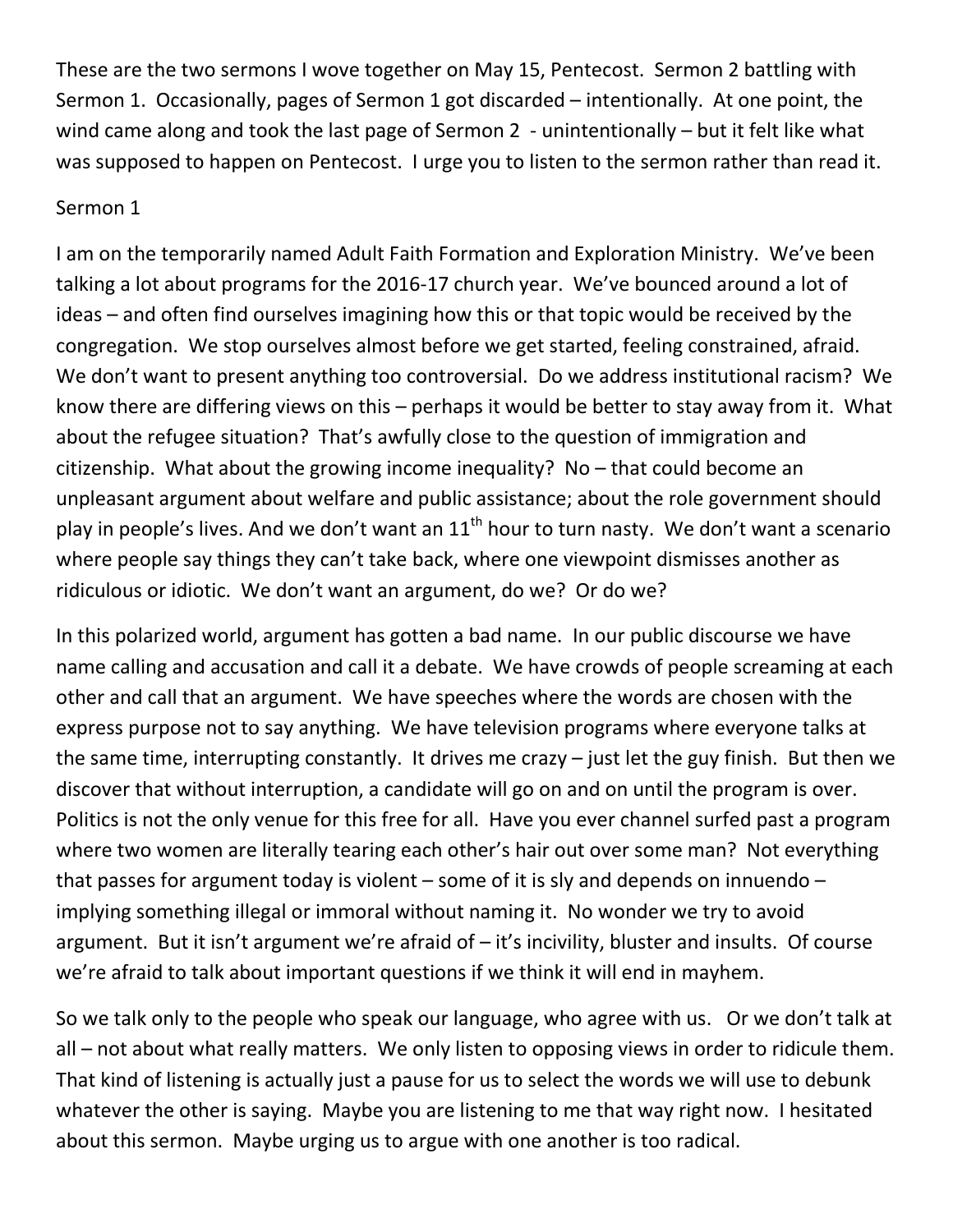But how are we to heal the divide in this country? How are we to heal the wounds which make us partisan enemies rather than fellow citizens? How are we going to solve some of the dire problems in the world that are only getting worse? If we, who are part of this loving community, can't be honest with one another, who can be? I know there are differing views here – that in these pews republicans sit next to democrats; libertarians pray for socialists. I also know that this room, this congregation, is filled with caring, intelligent, wise people. It's easy to think someone pontificating on television is a misguided idiot. It's a lot harder to be so judgmental when it is one of you.

Today is Pentecost, referred to as the birth of the Christian church. On Pentecost the Holy Spirit appears for the first time in a rush of air and the glow of fire. The spirit Jesus had promised had arrived. And the Holy Spirit's first action? Making it possible for people of differing cultures and languages to understand one another. The disciples spoke in Galilean and people who came from far flung countries, who spoke Egyptian, Greek, Latin – they heard as if the disciples were preaching in Egyptian, Greek, Latin, in their own language. People's differing backgrounds and cultures did not stand in the way of hearing about God's power, did not thwart communication. The first characteristic of the church was hearing AND listening. People heard and understood. People heard. People understood. That is what the church invites us to  $-$  to communicate with one another.

We have to talk to one another – surely no one viewpoint has all the answers; surely any person can have a piece of the truth. But we have to listen to one another. We have to **want**  to listen to one another. The presence of the Holy Spirit is what allows us to understand when people are speaking in another language – not Spanish or Flemish, but the language of Liberal or Conservative, Libertarian or Socialists. We must have the intention, the openness of heart to hear what another is saying. I say this to you – knowing that if our television could talk it could report many snide and superior remarks I've made to someone on it. It is so delightful to be right, to be clever. We often have MSNBC on at home. Carol calls it the news – but we both know that isn't true. During the health care debate, program after program showed pictures of rallies where people were holding signs saying, "Keep the government out of my Medicare." MSNBC reveled in mocking them for the 'ignorant' way they were understanding the affordable care act. I'm not sure I yelled at my TV, but I remember thinking those signs were ironic and comical. Then one day, by some devilment of my TV, I was listening to Newt Gingrich. And he was lambasting the MSNBC pundits that ridiculed people holding those signs. He said the liberals were purposely misunderstanding that statement. There were, he said, many people who were afraid that when health care was controlled by the Federal government they might have to leave a doctor who had treated them for decades.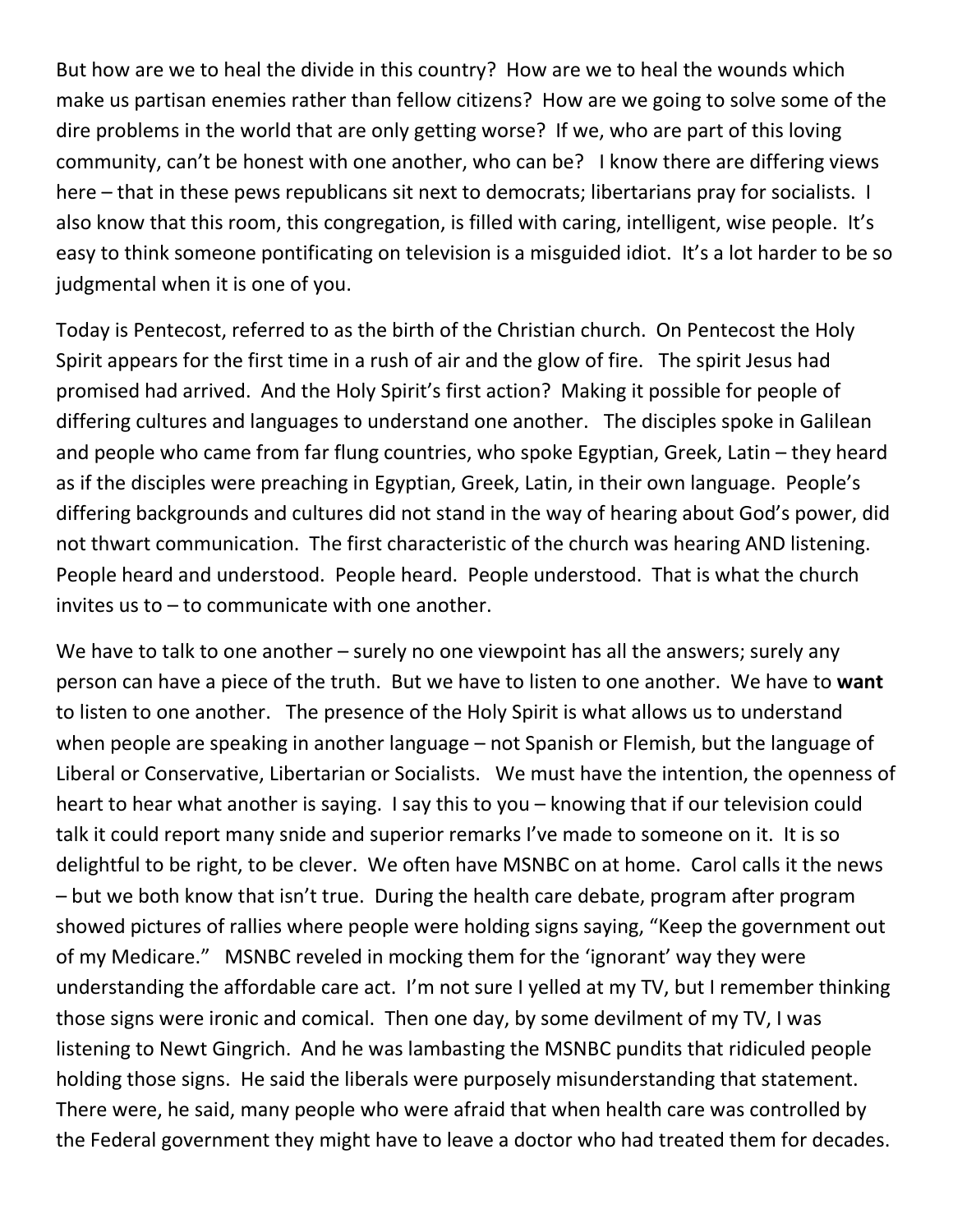That made sense to me. I would never have gotten their message as long as I insisted in hearing only in my own language – the liberal tendency to think conservatives are not quite as smart as they are.

Okay, so where am I going with this? The Adult Ed ministry has talked over and over again about providing a forum for us to listen to each other. We don't quite know what the format would be, but we know that civility would be the watchword. We have big problems in the world. Nicholas Kristof of the NYTimes wrote a column last week saying that Colleges and Universities increasingly discriminate in hiring against conservatives. One peer-reviewed study [found](http://yoelinbar.net/papers/political_diversity.pdf) that one-third of social psychologists admitted that if choosing between two equally qualified job candidates, they would be inclined to discriminate against the more conservative candidate.

We know that dismissing wisdom no matter its source is folly. And we know that the Holy Spirit calls us to listen to one another, to know that none of us is empowered to decide who God loves.

## Sermon 2

Today I'm having a little problem with my sermon – I wrote it, filled three pages with 1209 words but every time I try to say it, the words scramble around on the paper. They rush to a corner of the page, huddle together on top of each other impossible to distinguish. They act like they are afraid. And it is a perfectly good sermon, too. About how we should be honest (oh,no…..there they go again). It feels like there is something the words are trying to tell me but they can't rearrange themselves internally – you know so "speak" becomes "peaks" – so they just run away and refuse to be said.

This is very confusing to me, and a little insulting. Today is Pentecost, originally a Jewish celebration held 50 days after the start of Passover. As you heard when Jessica read the scripture it was the day that we received the Holy Spirit. It came rushing in with a sound like thunder and a glow like fire. And then the incident of the languages came. People were there from all over the world, there to celebrate Pentecost. They all spoke different languages – Egyptian, Latin, Greek – but when the disciples spoke, presumably in Aramaic, each person heard in their own language – Egyptians in Egyptian, Romans in Latin, Greeks in Greek – you get it. So here we have the arrival of the Holy Spirit – virtually the beginning of the church. So today is our birthday. And what is the first action of the Holy Spirit? It is to promote communication, to remove barriers so that people can understand each other.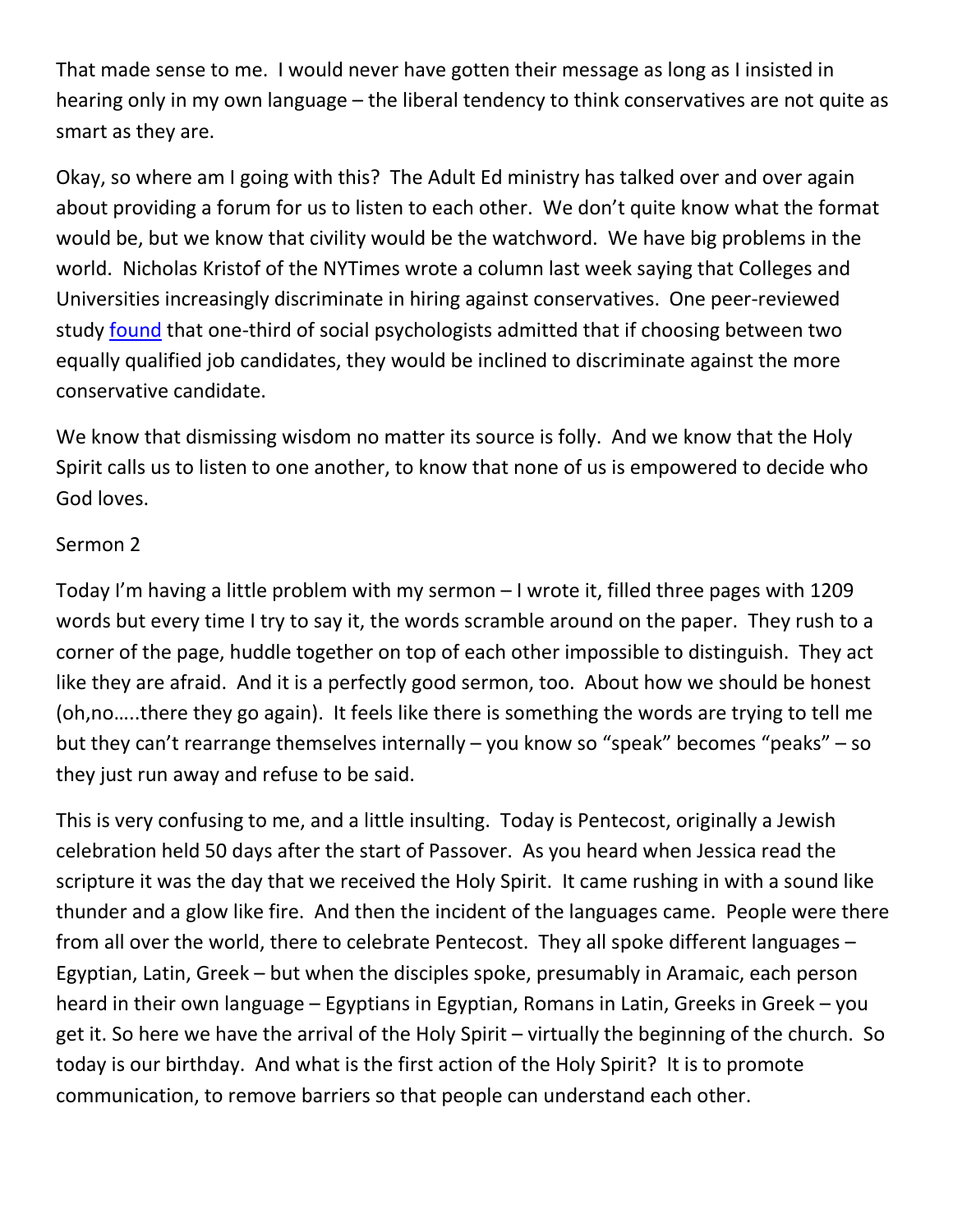So, when I wrote my sermon on civility and how we should trust one another with what we (Oh, Damn – excuse me – there they go again – tilt paper – I wonder if I can put them back in place. NO.

OK, I give up – what am I doing wrong? What have I misunderstood? Learning a language is hard. You have to learn a whole new vocabulary and understand grammar – maybe for the first time. And then, there's the timing. Most schools introduce foreign languages in middle school. It's excruciating enough answering question in an average  $7<sup>th</sup>$  grade class – but trying to say something in Spanish is a recipe for humiliation. I took French – which I came to love later in life. But I still remember Mademoiselle Courtois – a tiny French woman with a bun on the back of her head. We had to go to black board and write verb endings on it. Our school building was formally a Victorian house and still had many of the original fixtures. The French Classroom had a beautiful chandelier. I rarely made it to the board with banging my head on it. It takes a lot for a  $7<sup>th</sup>$  grader to learn from her mistakes. I think I finally learned to take a different path when Mademoiselle Courtois said in her high pitched English. Mademoiselle Arnaud – If you would spend less time growing and more time studying you would be a much better student.

So, back to these rebellious words. It is clear that communication is at the heart of the Christian Church. My sermon supported that – talking about how we should talk honestly with each other. There. I think I've figured out how to fool these………no, there they go again. What can be wrong? I'm urging us to speak honestly and to listen openly. WAIT, WAIT come back……….Wait a minute one of the words is still there. LISTEN. Yes, I got that. Yeah.

I have to apologize. It's embarrassing struggling with a sermon in the pulpit, struggling with a sermon which is perfectly good. I'm sorry. What are you doing? The word LISTEN is hoping up and down. YES, I got it. We are called to LISTEN to one another. And, not to be too dense – doesn't that mean that we have to speak as well. OH, for GOODNESS sake – stop jumping around.

Talking and listening – understanding. Being aware of your own language. "I must be on to something here cause the words are staying still." That our primary call is to listen. But what about speaking…………isn't that……….OK, OK. Listening to someone as if they were speaking in our own language. Listening is hard. I'm not sure that ……….ok, ok calm down.

I know for myself that real listening – understanding, trying to understand what someone else says, really, is hard. Sometimes we listen with only half our attention, distracted by things around us, letting our to do list run in our head. Other times, especially when we disagree, we